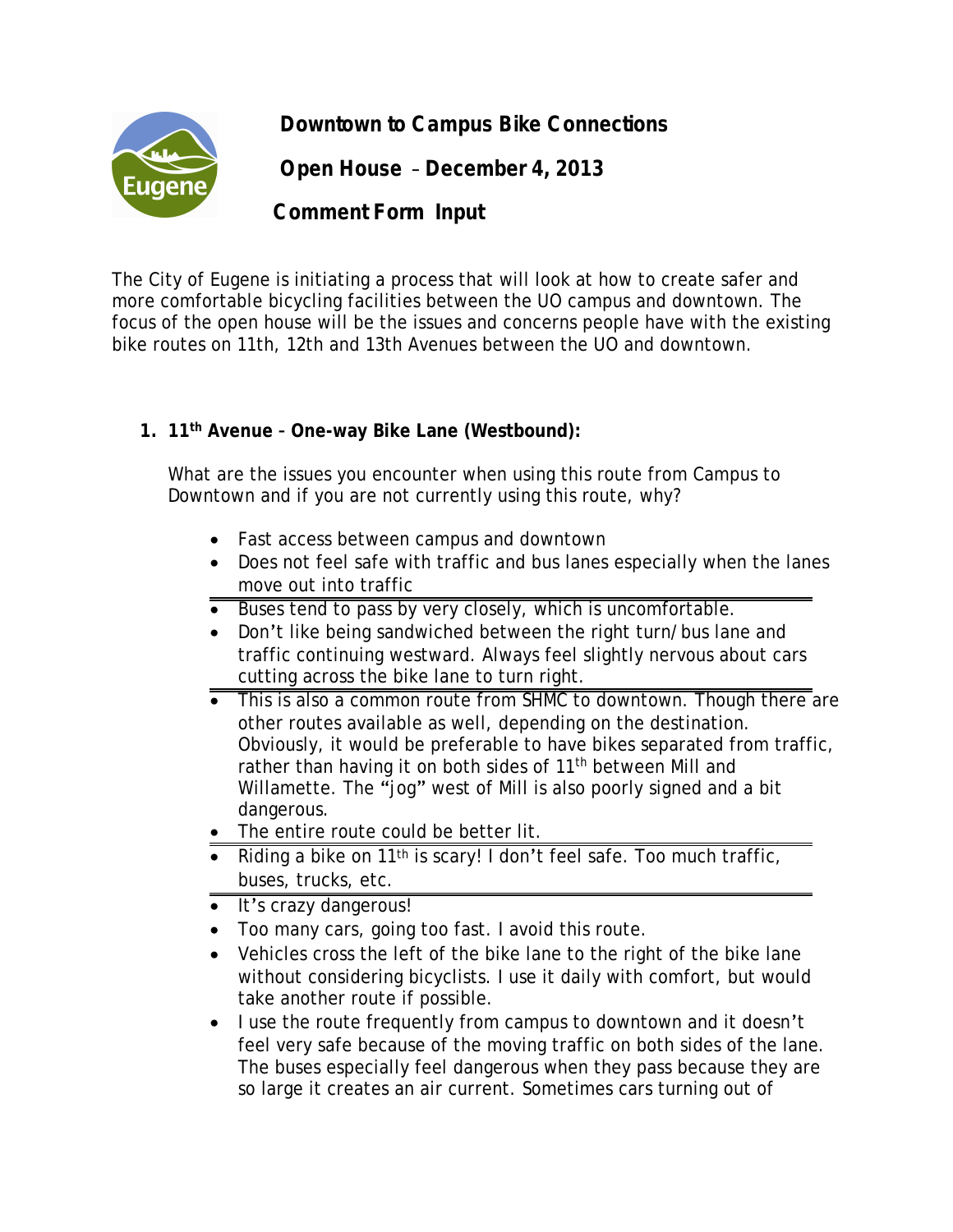driveways stop in the bike lane and bikes avoiding them could get hit by a car.

- · Transition point-especially scary at night or during heavy traffic.
- Super dangerous
- Lots of auto traffic
- Bike lane doesn't go far enough west for through biking
- Too much traffic
- · Feels crowded
- · Uncomfortable with merge and buses coming up on right to turn
- Fast moving traffic
- · Buses
- Really scary when you are surrounded by cars and a bus. Turning from 11<sup>th</sup> can be terrifying too.
- Lane is narrow. Dangerous when other bicyclists want to pass you (some pass on sidewalks, which affect pedestrians).
- Make lanes larger and/or place barriers between bikes and cars/bus lane
- The only issue is safety when the lane ends and you have to cross traffic to keep going east.
- Too much traffic
- Does not go past Charnelton
- · Do not use this route. Dangerous, especially in the downtown core area.
- The traffic isn't always aware of bikes which cars make this street terrifying. It is narrow and the speed limit in relation to the width of the lane sucks.
- Floating lane increased danger so much that I no longer use 11<sup>th</sup>, particularly downtown.
- · Lane is also too narrow when buses use the adjacent lane.
- · Two way EmX increases danger at certain intersections when turning on/off 11th .
- · I use the route for short distance because it is direct and fast.
- · Auto traffic on both sides of me is not comfortable as was mentioned. I am often surprised and startled when an EmX passes.
- Narrow bike lane
- · Scary buses. They get aggressive or it feels that way.
- Cars seem to think you should not be riding on  $11<sup>th</sup>$  at all.
- Transition from Franklin to 11<sup>th</sup> is awkward. Need to go on to UPO campus, then onto a sidewalk and across to the EmX station.
- Feels too narrow and being between buses and traffic can feel scary.
- · Glare from sun makes it feel scary when you are in the middle of fastmoving traffic.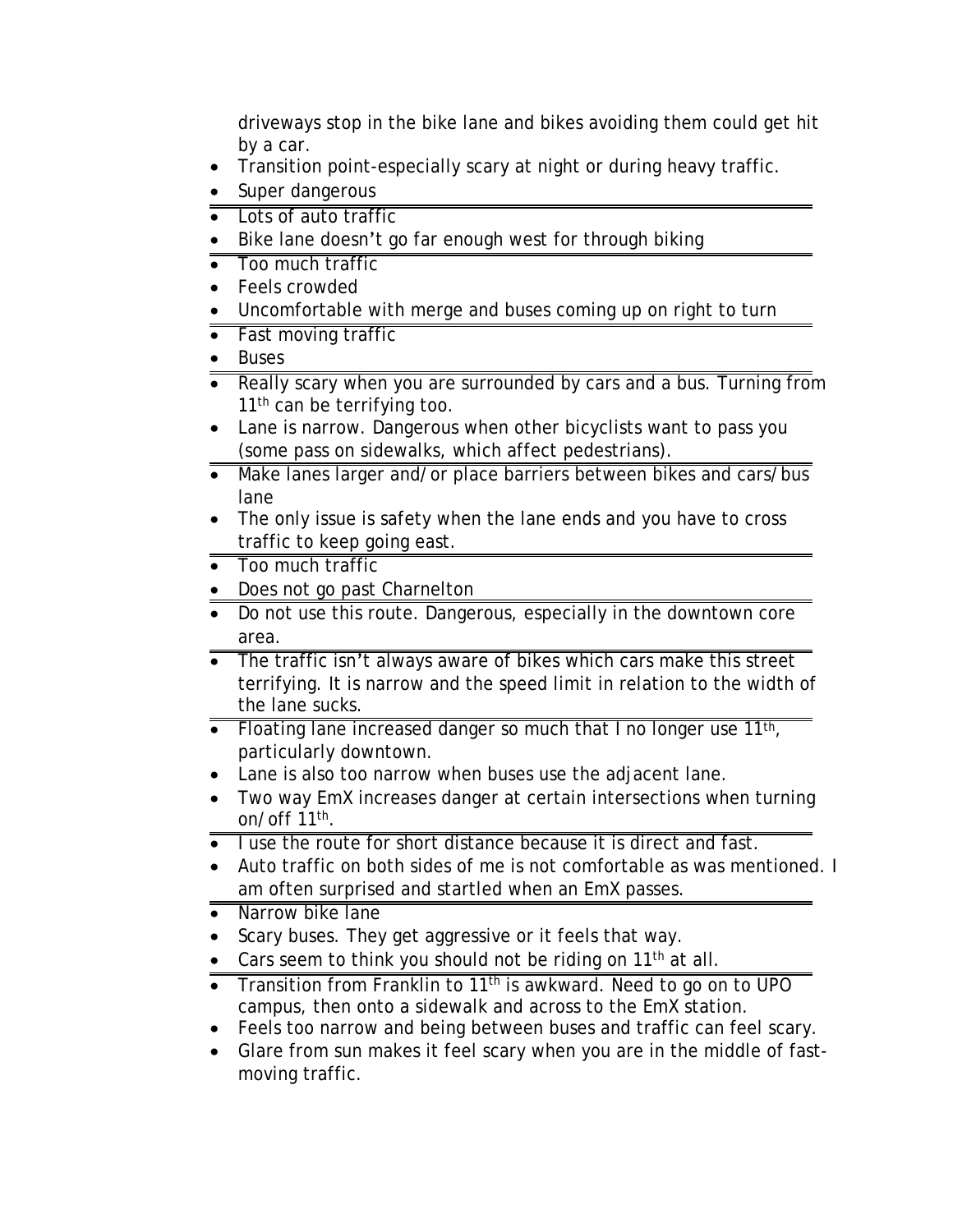- Hard to pass slower cyclists (too narrow and don't want to pass in the street)
- · Busy buses and lots of speeding traffic.
- Rough bike lane

·Only serves experienced, confident cyclists. It's ok, but it's not the solution for most people and future efforts to increase cycling.

- Aggressive drivers; opening doors (on a biker), long lights for pedestrians.
- Bike lane is very narrow and has irregular pavement.
- Squeezed by buses, quite uncomfortable.
- $\bullet$  I don't use 11<sup>th</sup> very often but now that there is a cycle track on Alder St; it would be the fastest route downtown. I don't enjoy the route, but it is direct.
- EmX cross traffic is daunting.
- Narrow bike lanes; buses quiet as they approach-scary; feel unsafe when between EmX and right turning cars. Never bike on 11<sup>th</sup> at night.
- Buses drive in the bike lane even when passing a bike with a motor vehicle on the left- the bus and the bike lanes are thus too narrow.
- · Door zone bike lane near Kiva---fail! Bike lanes should never be in the door zone.
- $\overline{\bullet}$  The "jog" contras-flow bike lane to 12<sup>th</sup> is difficult to maneuver with traffic and turning autos along Hilyard.
- Do not use 11<sup>th</sup>, high speeds of autos and multiple lanes to cross for side. Street connection is difficult, plus watching for EmX.
- Capstone has 12<sup>th</sup> closed west of Willamette.
- · Too many stops to wait for traffic gaps.
- I avoid this route. The bus traffic and narrow lanes in addition to vehicle traffic is daunting.
- · I am a regular cyclist and reasonably confident, but will detour to avoid this area.
- · Not family friendly; squeezed between BAT lane and travel lane.
- · Bike lane "jog"
- · Busy streets
- Extend bike lane farther west
- Make it a separated facility if 13<sup>th</sup> westbound doesn't get built.

·I am not a student or employee in the vicinity of the UO so I have little need to use the 11<sup>th</sup> Avenue. I live in South Eugene and when returning from a bike ride that takes me east and north of Eugene, I come back west on 24th Avenue. Alternatively, I ride west along the north bank of the Willamette River when I want to go downtown after a similar ride. The only time I use  $11<sup>th</sup>$  on my bike is when I visit my dentist, who is located on 11<sup>th</sup>, near Patterson, and when coming home I take 11<sup>th</sup> to Pearl Street and back home. The issues that I encounter on 11<sup>th</sup> include very high auto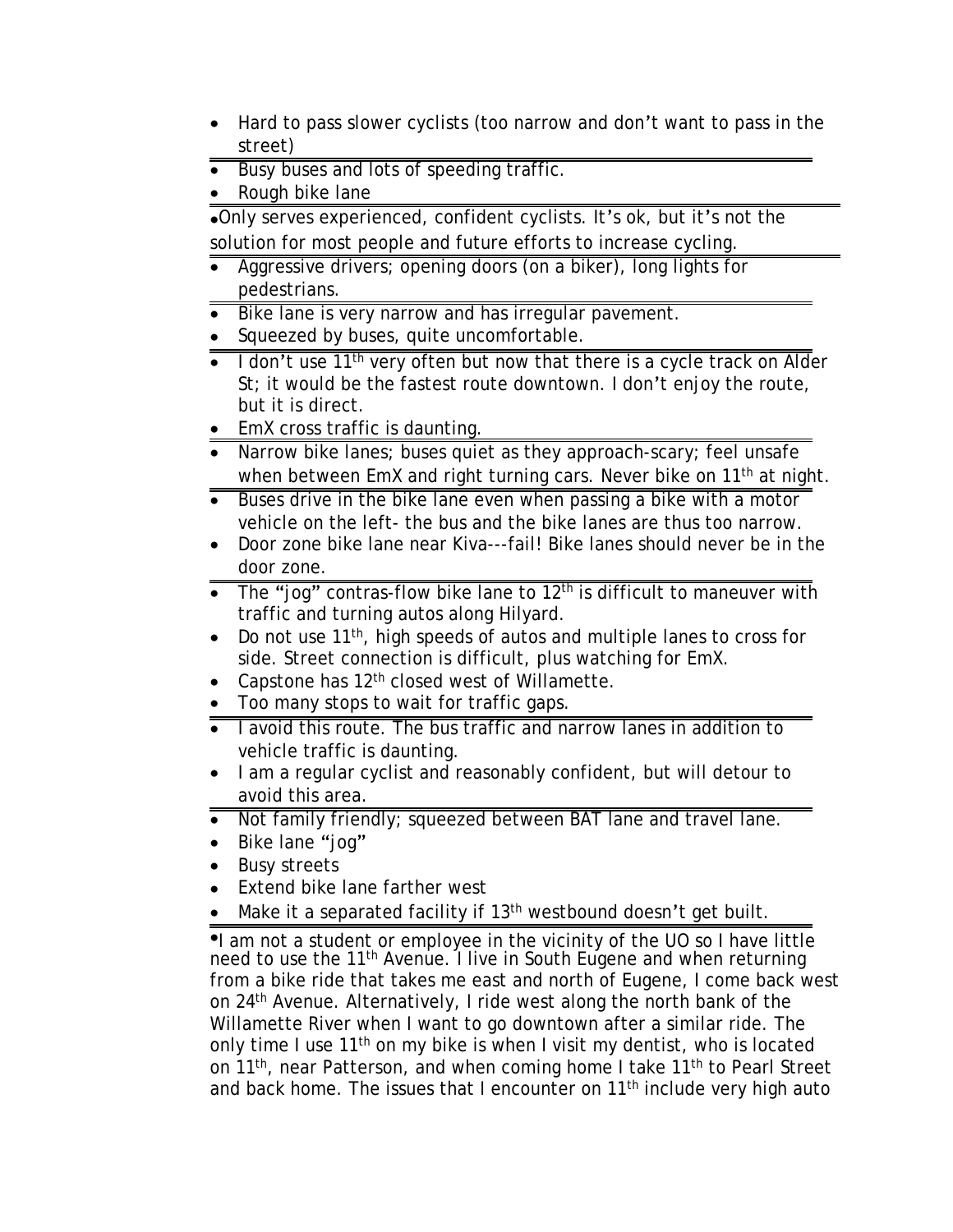traffic volumes which make it very difficult to safely transition from the bike lane on the north side of  $11^{th}$  over to the south side so that I can turn left on to Pearl Street.

## **2. 12th Avenue – Two-way Residential Street/Mixed Traffic:**

What are the issues you encounter when using this route from Campus to Downtown and if you are not currently using this route, why?

- Slow traffic
- · Intersections often feel unsafe; fast cross traffic and often hard to easily see traffic
- · Dangerous and complex crossings near campus; especially around Hilyard and Patterson.
- Lots of stop signs. The visibility heading east is bad when coming out of the bike route between Willamette and Oak at Oak Street. It is difficult to see pedestrians and vehicles until you are more or less on the sidewalk. Obviously the construction at the Capstone sight is a major impediment to cycling.
- **Need bike box and light at 12<sup>th</sup>/Hilyard, some means of stopping traffic** @ 12th and Oak, also need improvement to 13th/Patterson. Also need improvements @ 12th/Patterson for pedestrians (curb extensions on north side of 12th-I have suggested this MANY times.
- · Works well-until you hit the hospital going east. Going west from campus it is hard to get to  $12<sup>th</sup>$ .
- · High speed east-west automobile traffic.
- · Feels safest, but have to deal with some busy cross streets.
- · Building are in the way, vehicles and cyclists do not always stop at signs.
- · It doesn't go all the way to campus because of the hospital so I do not use it as a route to campus. I use 12<sup>th</sup> Avenue to go west towards chambers and it feels safe as a bike route (nice job!)
- · Would never use unless I was riding with small kids
- Too many stops
- · Poor Oak-Willamette connection
- · Congestion will grow with completion of construction
- Doesn't go all the way to campus
- Slow crossings at major north-south streets
- Dark on entire section from campus to downtown; stop every block; stops at Oak-rough pavement; difficult to get from 12<sup>th</sup> to businesses on high/Pearl and 13<sup>th</sup>.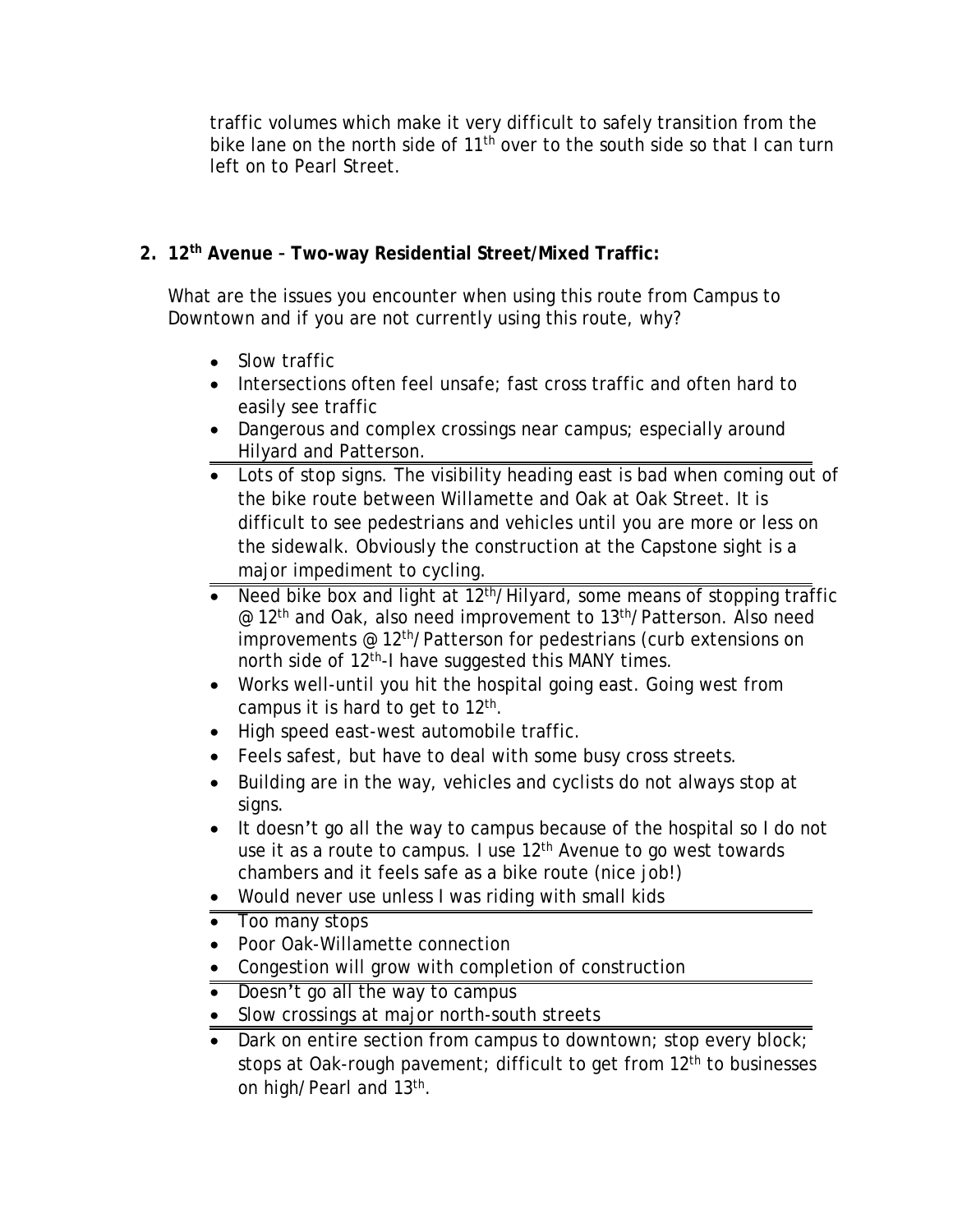- Parabolic monitors on blind spots. Daylight lighting all along.
- · Too few bikes with lights at night.
- · Way too many stops. I feel comfortable biking, but it takes forever.
- Doesn't go to campus. Merging to 13<sup>th</sup> can be frustrating during traffic.
- Don't waste money on fixing this street @ this time. Focus on 11<sup>th</sup> and  $13<sup>th</sup>$ .
- · I avoid this route because of the Hilyard intersection
- Bad road state makes biking slow.
- Slow, dark, dangerous
- This would be a great route to make two-way. Need to have some stop signs altered to allow better flow.
- $\overline{\bullet}$  The transition from 13<sup>th</sup> to 12<sup>th</sup> on Hilyard is terrible. Some systems lanes would be nice.
- Not a through route!
- · Difficult sections at both the east and downtown "ends"
- Not a fast route, more likely to use if I am not interested in reaching a destination in a timely manner.
- · Too many stop signs. It is challenging to cross intersections.
- $\bullet$  I also currently avoid 12<sup>th</sup> because of the construction at Capstone.
- Why not make  $12<sup>th</sup>$  the eastbound auto artery from Oak eastward? Then 13<sup>th</sup> can be bike/family friendly.
- Too many stops to get anywhere fast. And of course of does not do through.
- · I typically don't use this route. In the past issues were:
- · Hard/scary to cross (Pearl/Willamette)
- · Crossing mid-block at Willamette is sometimes scary
- Hilyard transition is awkward
- Busy cross traffic from north and south on 11<sup>th</sup> for cycle traffic
- Difficult crossings; poor visibility crossing Oak and Pearl; rough connector from Oak to Willamette is very poor.
- The multiple stop signs at High, Pearl, Oak, Willamette, with each street being difficult to cross at certain times of the day.
- · The "jog" between Oak and Willamette.
- · Two-way traffic on Willamette is unexpected.
- Connecting  $12<sup>th</sup>$  to  $13<sup>th</sup>$  is convoluted.
- The connection between Oak and Willamette is bumpy and decrepit. I don't like the curve in that section.
- · Too many stop signs.
- · Poor connectivity to campus/Alder Street.
- Slow trying to cross streets @ stop signs.
- · Oak/Willamette connector is unsafe and too narrow.
- Concerned about impact Capstone residents will have on flow between Willamette and Olive.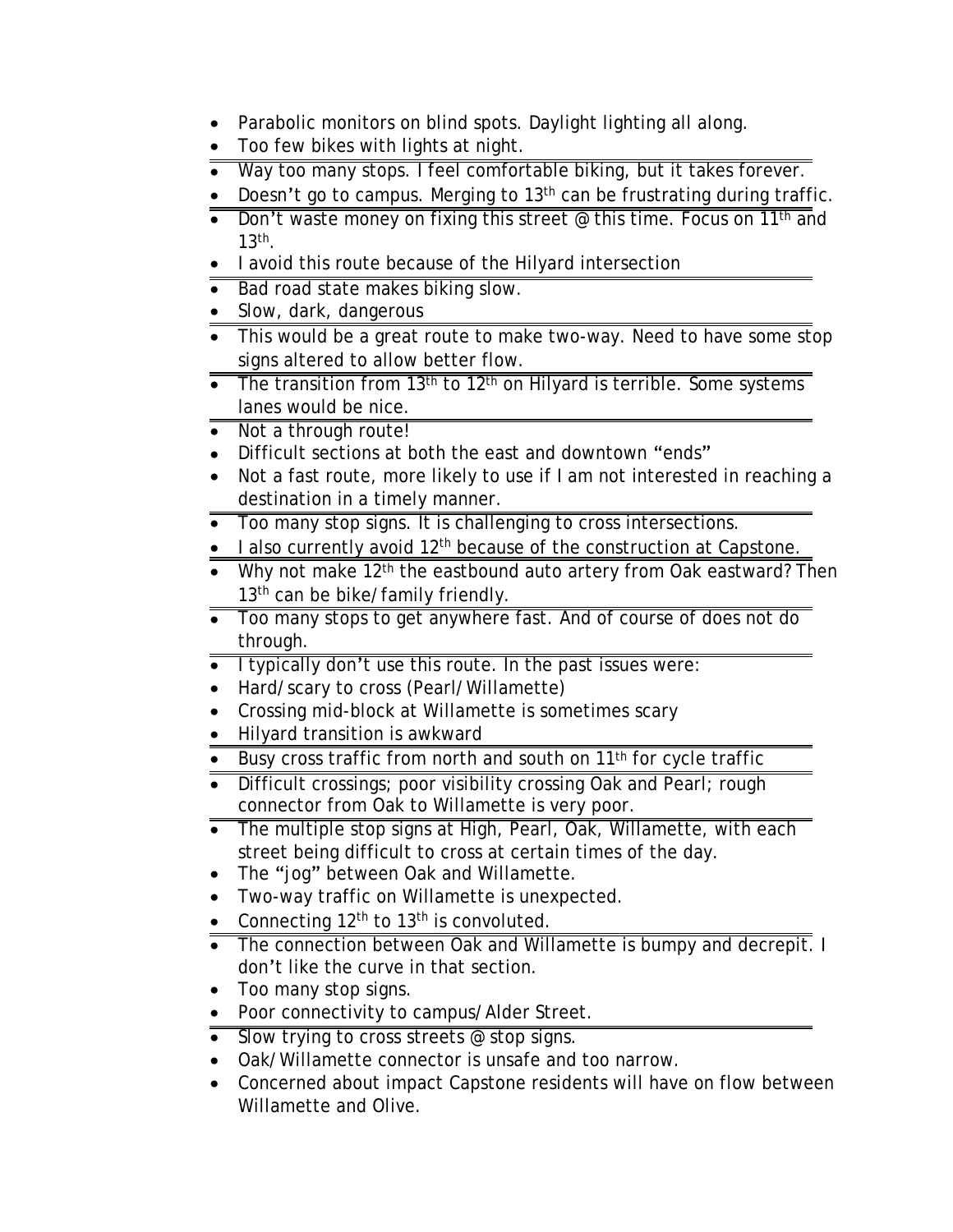- Getting to/from 12<sup>th</sup> /13<sup>th</sup> is awkward and inconvenient.
- · Too many stops with cross traffic not stopping.
- Bike connection from Oak to Willamette poorly designed, tight turns, etc.
- · Too many stops make it less than ideal.
- Bad visibility from poor lighting and lots of street parking obscuring views down cross streets.
- The biggest problem is the transition from  $13<sup>th</sup>$  to  $12<sup>th</sup>$  at Hilyard; cutting across two lanes of northbound traffic can be challenging at busy times and not safe.
- Too many stop signs.
- · Trying to herd kids across so many arterials is difficult even when there is no car traffic there.
- · When I was working downtown and needed to go either to UO or Rainbow Optics, I would take  $12<sup>th</sup>$  Avenue back to downtown. The only real issue I encountered with this route was the lack of a designated bike lane and other bike riders which meant the auto traffic wasn't very well tuned and aware of cyclists which would occasionally cause some near misses especially at intersections. Not working downtown any more so I have little need to take 12<sup>th</sup> Avenue.

# **3. 13th Avenue – One-way Bike Lane (Eastbound):**

What are the issues you encounter when using this route from Campus to Downtown and if you are not currently using this route, why?

- Same concern as 11<sup>th</sup> Street
- Fast, but dangerous
- · Not positive for new or inexperienced riders
- · Crossing over a lane of traffic to continue eastward between Olive and Willamette is often dicey with vehicles merging to turn right on to Willamette. Buses pass very closely just like on 11<sup>th</sup>. Often broken glass closer to Max's and campus. The intersection at 13th and Kincaid is often very busy and confusing/hectic to negotiate.
- Signage at 13<sup>th</sup>/Hilyard nonexistent to direct cyclists to northbound Hilyard.
- $\bullet$  I hate riding a bike on 13<sup>th</sup>!
- · I love the idea of a dedicated route-like the one on Alder Street.
- 12<sup>th</sup> Avenue is for bike traffic-it's much safer!
- Riding very close to cars traveling 30+ miles per hour feels unsafe.
- Doesn't feel safe. I stay on  $12<sup>th</sup>$  until I need to turn onto  $13<sup>th</sup>$ .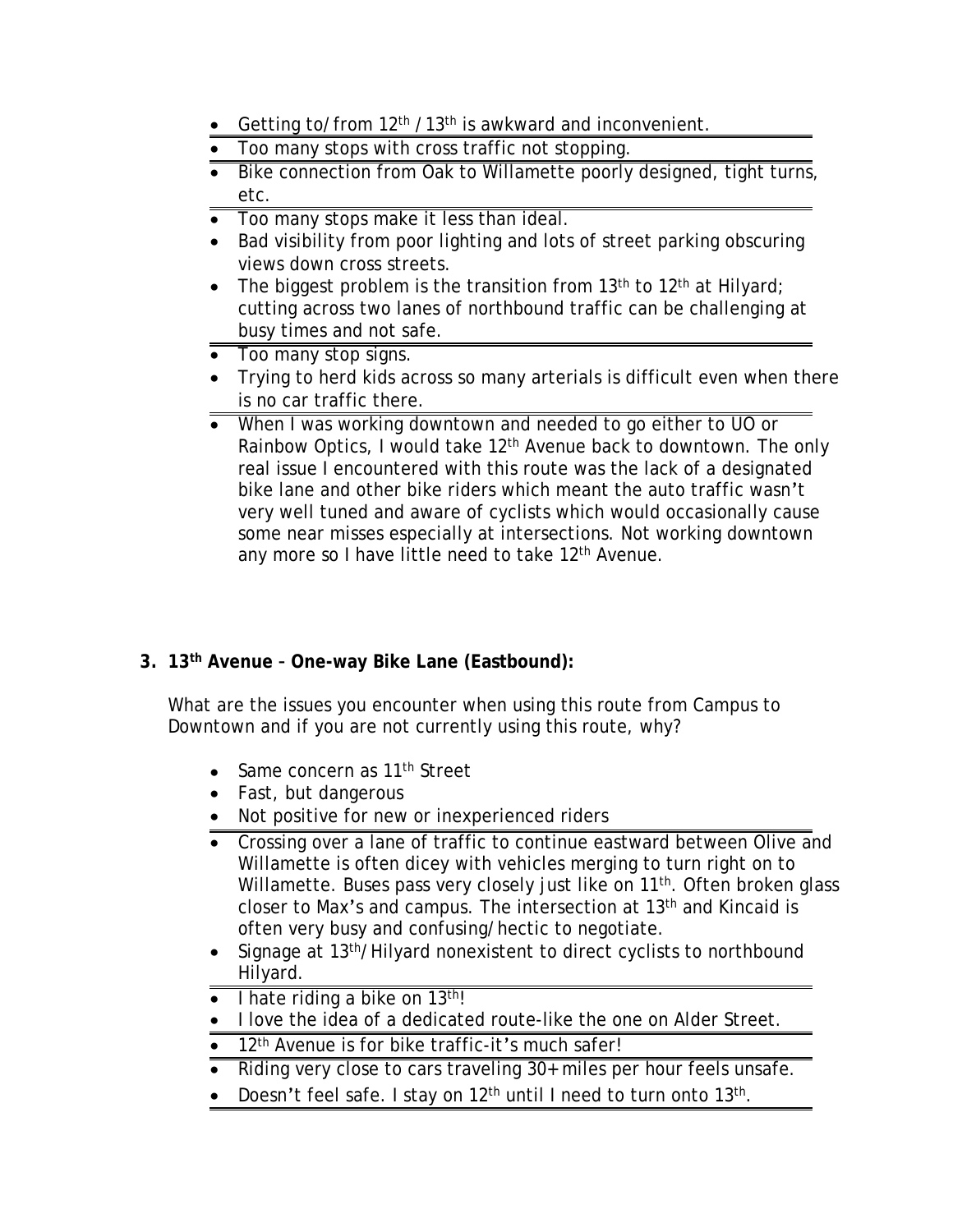- · Traffic lights could be timed for bikes instead of vehicles.
- Bike lane "switch" after olive is risky as bikes and cars depart light at the same time.
- · It's a pretty good route to get to school but a lot of time there are cyclists going the wrong direction.
- I am one of the dreaded sidewalk riders, on occasion.
- If 39% of cars went the wrong way, the city would redesign a street immediately. You need to redo the bike option.
- · Cyclists riding wrong way in bike lane.
- Narrow lane, especially with heavy bike traffic.
- · Too close to cars
- · Heavy auto traffic and fast cars; use it reluctantly, but close to campus.
- · Riding on sidewalk
- Intersection at Alder/13<sup>th</sup> is difficult to navigate; narrows on Olive/Willamette.
- Have to turn on to 13<sup>th</sup> from Olive/Willamette
- · Turning on High is difficult.
- · Too many bikes on sidewalks now, even though there is a bike lane.
- When pulling out a Lincoln Street on to 13<sup>th</sup>, traffic backs up on 13<sup>th</sup> when down to one lane due to Capstone construction.
- Going from campus is extremely difficult. The bike lane ends suddenly on Patterson. Therefore, bikes end up on a sidewalk or worse, riding against traffic. Those new to the area have an especially hard time figuring this corridor out.
- Create a two-way bike lane as seen on Alder.
- Wish I could ride (home every day) westbound from campus to Olive
- · The dangerous jump from on the side of the road to the middle near Patterson.
- Do not put a two way bike lane on 13<sup>th</sup> Avenue!!
- Dangerous traffic! I believe that it would be better to use 12<sup>th</sup> for two way bike traffic-less interaction with cars.
- The one way and the abrupt end. I actually support the idea of exploring bike lanes on 15<sup>th</sup> and added lights and possibly traffic could be awesome. It could be developed as a bike commuter street and it links with the Fern Ridge Path.
- · Thank you for all of your work on this issue, you rock!
- Oncoming traffic! I don't use it except very occasionally, and then I use the north sidewalk. However, it isn't satisfactory.
- Very few. However, I frequently encounter people riding the wrong way in the bike lane and at construction most people are walking in the bike lane.
- People opening doors, stopping (commercial vehicles) in the bike lane.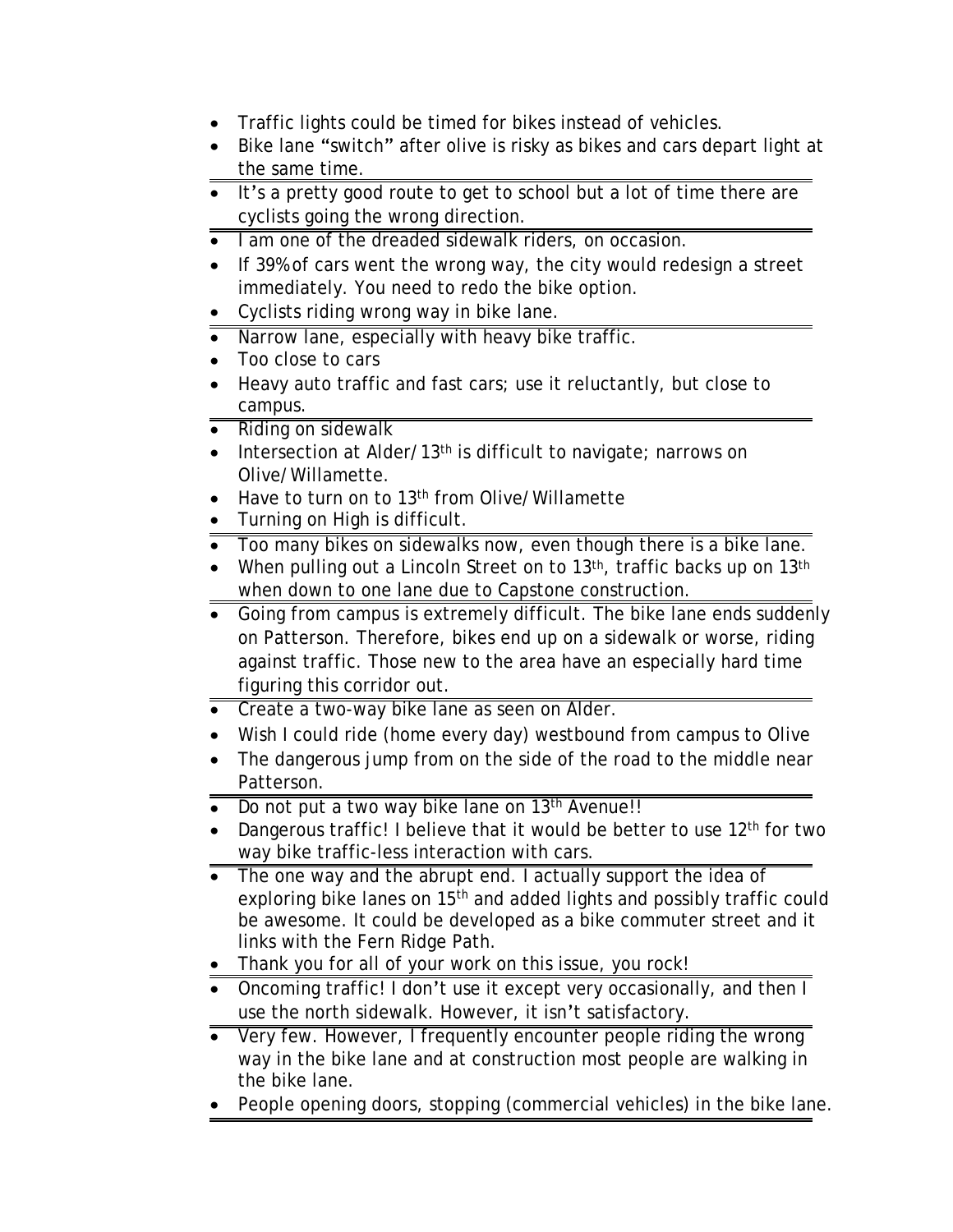- Haven't had reason to use 13<sup>th</sup> (wasn't on my route) but when I do use it, I don't look forward to it because the bike lane feels crowded.
- · Transition before Willamette Street is still scary.
- Bike's passing bikes not getting over in to the car lane to overtake. This crowds slower bikes to almost the curb.
- Ok going east. Don't go west, but wish I could.
- · Good route. Especially like the well-timed stoplights for continuous flow from downtown to Patterson at least.
- Don't travel west on 13<sup>th</sup>. Usually don't have problems traveling eastbound.
- Door zone bike lane-failure!
- · No competent cyclist ever rides in the door zone. Putting a bike lane in the door zone is stupid, anti-bike nastiness.
- No problems, nice to use.
- · Cross-ever right turns sometimes a conflict.
- · Lots of traffic in the bike lane, often not abiding rules. I think better signage for when the bike lane ends would keep cyclists off the sidewalk by suggesting alternate routes—I ended up on the sidewalk the first time I rode there because I want aware of this abrupt end.
- · Overall, I find this route comfortable eastbound.
- · Not separated/comfortable
- · Alder/Kincaid even less comfortable
- This question is a bit confusing to me. Your title is "13<sup>th</sup> Avenue-Oneway Bike Lane-Eastbound:" But then you ask: "What are the issues you encounter when using this route from Campus to Downtown......" Campus to downtown is westbound. So, if the question is truly Campus to Downtown then the only applicable stretch is between Kincaid and Hilyard Street. The only time I ride the westbound "legal" stretch on the north side of 13th is on my return from visiting Rainbow Optics and I encounter few, if any issues. I have never, and never will, ride illegally.

| Route            | <b>Daily</b> | Weekly | Rarely | <b>Never</b> |
|------------------|--------------|--------|--------|--------------|
| 11th             |              |        | 1つ     | b            |
| 12 <sup>th</sup> | O            | 17     |        | ∽<br>ີ       |
| 13 <sup>th</sup> | 16           | 11     | o      |              |

#### **4. How often do you use these routes:**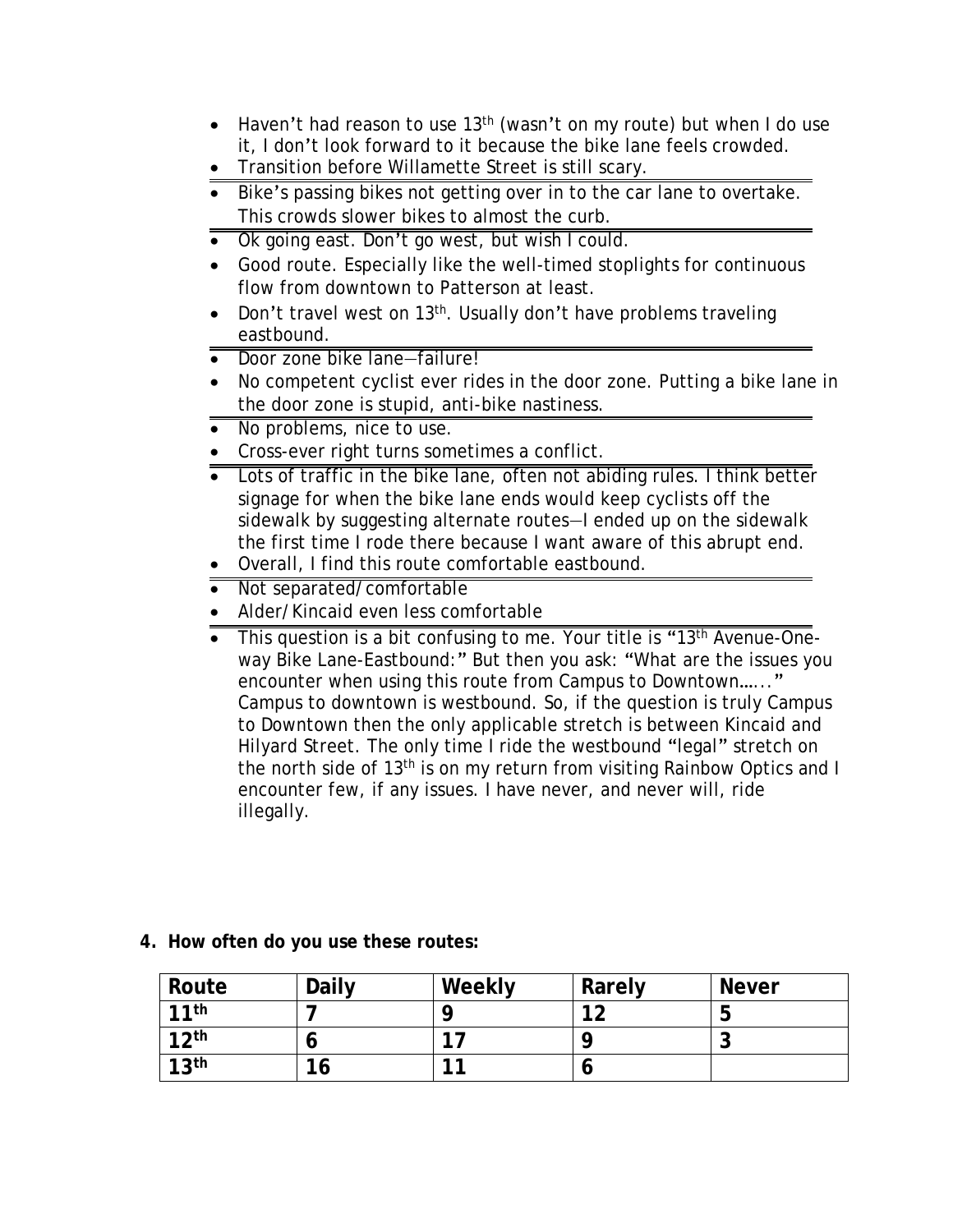No need to enter here. I will tabulate

#### **5. Any other comments or suggestions that have come up for you while you were reflecting on traveling along these three routes?**

- Proposal to create two-way corridor on 13<sup>th</sup> would be a big improvement. It would keep both experienced and inexperienced riders safe.
- Existing corridor is not very good for UO-Downtown connections
- · I am in favor of the newly proposed concept.
- Every one of these questions is pertaining to bike riders. Are you just going to ignore the opinions or ideas of others?
- · Until the police start enforcing the laws (same as autos) bike riders should not be given more rights. I have been hit twice on the sidewalk by bikers with a bike lane 5 feet away!
- · I feel that there is a great need for protected bike lanes.
- I am pro cycle track. I believe the European model is optimal. I believe more people will ride bikes if they feel safer-protected as much as possible from cars.
- 12<sup>th</sup>: Better signage; lower speed with speed bumps.
- 13<sup>th</sup>: Alder and Kincaid: barriers for eastbound bikes and taxis overflowing into westbound bike lane.
- · I feel like the bike lane should be on the left side to be separated from the frequent buses. I know the EmX is also on the south side before Mill Street and maybe a bike box or bike signal would be needed to move cyclists over.
- I rarely bike between campus and downtown because I do not feel as though the two are well connected for cyclists. I know that downtown and the 13<sup>th</sup> Avenue corridor by way of campus and downtown would benefit immensely from an increase in accessibility for students.
- · Physical barrier is super important. I support the tow-way bike lane on 13<sup>th</sup>. It is a beautiful corridor to the University and needs a face-lift.
- Extend two-way cycle track on 13<sup>th</sup> to Jefferson/Fairgrounds.
- $\bullet$  15<sup>th</sup> should be part of this process.
- · I am concerned about the removal of on-street parking between Willamette and High. It makes an otherwise appealing proposal by Live/Move unacceptable for my agency, Looking Glass Youth and Family Services. We serve over 2000 clients annually at our location on 13<sup>th</sup> and Willamette. Those parking spaces are very important to us.
- Education initiatives are key. So many people, especially students are interested in biking but it is difficult to do so when the main arterials to campus aren't user friendly.
- Focus on 15<sup>th</sup> potential, 13<sup>th</sup> two-way bike lane and improving 11<sup>th</sup>.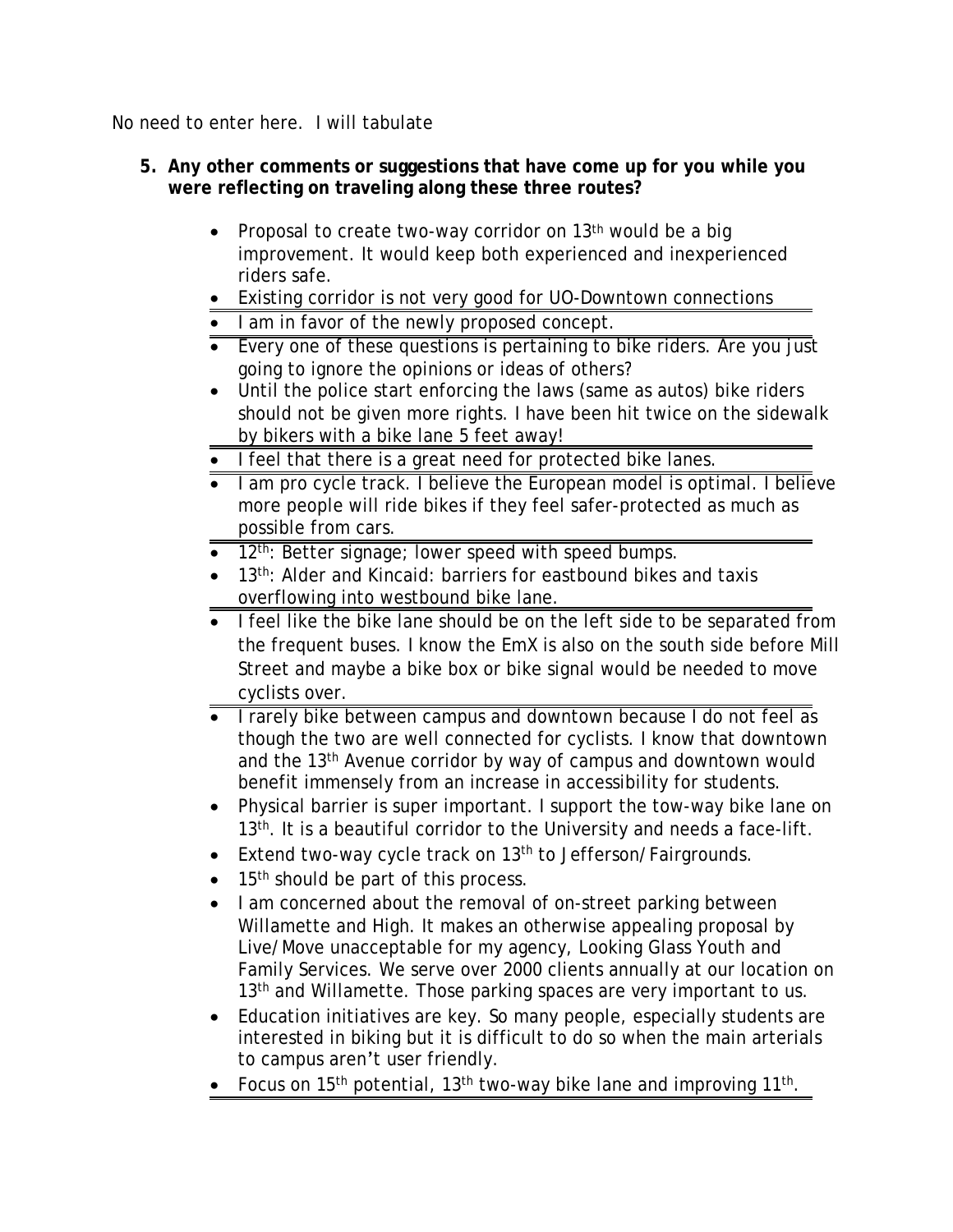- As Eugene grows, there will be more and more bikes and vehicles. We need a long term solution involving dedicated lanes, better signage, better lights, protected cross walks and better education.
- I think the public meeting surfaced most issues. I believe streets are for transportation, not for storage of vehicles.
- I wonder if protected bike lanes on  $11<sup>th</sup>$  and  $13<sup>th</sup>$  are a possible solution.
- Extend W. 11<sup>th</sup> bike lane or narrow one lane of traffic up to Monroe Street.
- · Bike box at the end of the bike lane at Lincoln Street
- There is a clear need for a better east-west corridor Glad this process is happening, it needs to be improved.
- I am not a strong cyclist so I really only feel comfortable where lanes are present. I would love to use 13<sup>th</sup> or 11<sup>th</sup> more, but I don't feel safe.
- I would like to see a study of parking issues on  $13<sup>th</sup>$  and the side streets, so that parking needed by local businesses (for customers) is available. If students are taking on-street parking for cars that they rarely use, we should find a different place for storing those cars. And asking employees to walk a few blocks to work, or bike/bus seems reasonable if necessary to provide a safe bikeway. So, let's see who's parking there, and for how long, so we can see what options are available.
- If  $12<sup>th</sup>$  is "improved for bikes"-how to discourage more car traffic on 12th .
- Prioritize a safe, comfortable bikeway connecting downtown and campus.
- I like the idea proposed by the Minor's BUT given the reality of existing traffic conditions (high ADT's, wide range of vehicle types,: cars, buses, trucks; one-way traffic that has pluses/minuses regarding safety) , existing land uses (mostly commercial, but residential too), and bike lane users (primarily young folks who attend UO who, in general, tend not to obey the rules of the road—I know that is quite a generalization but unfortunately its true from my bike warrior experiences and they seldom wear bike helmets or bright clothing where they can't be seen easily by motorists), the design of the twoway corridor on 13<sup>th</sup> Avenue will need a lot more attention to SAFETY details than say the existing 2-way design on Alder Street.
- Narrow bike widths: Bike travel lanes should be as narrow as possible (say 4ft) so that single-file cycling, and not "side-by-side" cycling, is encouraged. This could also help "free up" some street space to address the need to promote the "visual presence" of the 2 way bike corridor as described below. This I believe is a very important issue.
- Promote visual presence. Because 2 way bike corridors on one way streets are very rare in Eugene, most motorists will not be aware of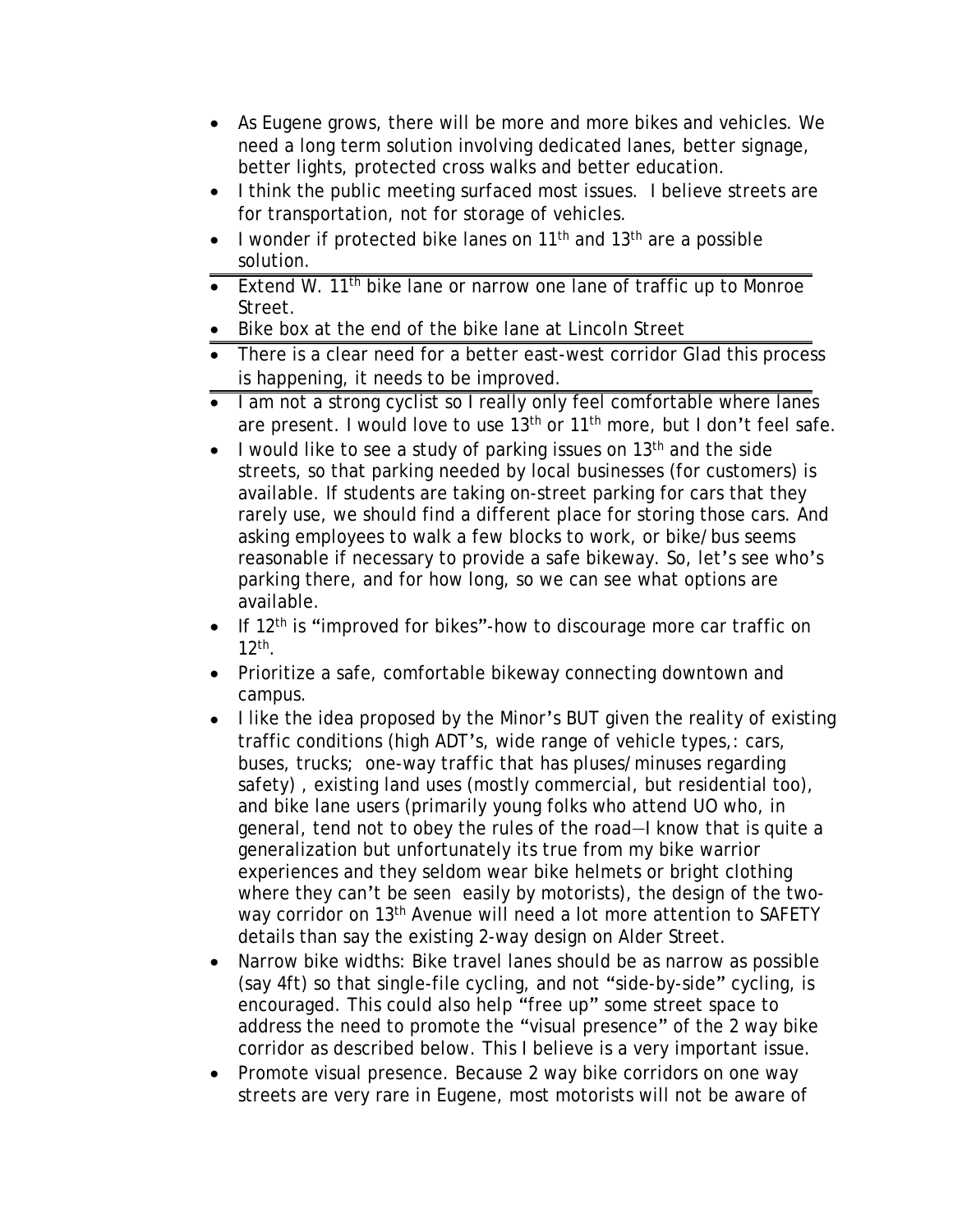this condition, causing lots of confusion to both motorists and cyclists, creating very unsafe conditions. Therefore, alerting motorists that a tow-way bike corridor exists should be a very high design priority. In addition to signage, perhaps the bike corridor should be physically separated from the vehicle travel lane allowing for transitions at the intersections-assuming one side of the bike lane is the "curb-gutter" the other side could be a narrow "raised –island" and wide enough to plant narrow street trees (birches?) that provide both a physical and virtual "wall" to motorists. In any event, I assume the city will want to buffer the bike lane.-which would be better than not having anythingbut you might wasn't to go an extra step here given the unique circumstances of having a 2 way bike lane on a very high traveled oneway street. Oftentimes, I walk down to the DAC and back for my workouts and I've noticed that since Willamette Street was recently resurfaced with a designated buffered bike lane, lots of motorists heading south hedge in to the "buffer" area and stay there. Another design option is to "color" the bike corridor in addition to the buffer. Personally, I like the physical/visual wall idea best.

- Motorists turning on to 13<sup>th</sup> Avenue. Because  $13<sup>th</sup>$  Avenue is one-way eastbound, there is a need to address the concern that south bound motorists wanting to turn left onto 13<sup>th</sup> Avenue-say from Willamette Street or Pearl Street-while stopped at a red-light, will only be looking to the west (right) when deciding when to turn left on to 13<sup>th</sup> and, therefore, could be putting westbound cyclists at high risk. There seems to be a couple options to address this issue. The easiest optionbut to the chagrin of the turning motorists who will have to wait an extra minute-is to install signage "No Turns on Red Light". Another option is to install a signalized "Left Turn Arrow" that contains two conditions: one is a "blinking yellow arrow" that would stay on during the entire "red light" condition allowing drivers to make a legal left turn when it's safe to do so. The yellow arrow would only be changed to a "red arrow" when a westbound cyclist rides over a sensor installed in the westbound bike lane at a sufficient distance east from the intersection that enables left turns from motorists to be completed before the cyclist gets into the intersection. Obviously, neither of these options would be relevant at intersections where there is no traffic signals (I don't know how many non-signalized intersections there are along the route but my guess is, if there are any, they are located east of High Street?) so basic signage-i.e. "Check for Westbound Cyclists Entering Intersection" would be important in these conditions.
- · Traffic signals for Westbound Cyclists. Obviously westbound cyclists will need to know what the traffic signal status of the approaching intersection and if they must stop or can continue on through. Consider installing—I'm sure you guys already know this but-a traffic light for westbound cyclists and, of course, install a signal : sensor" in the